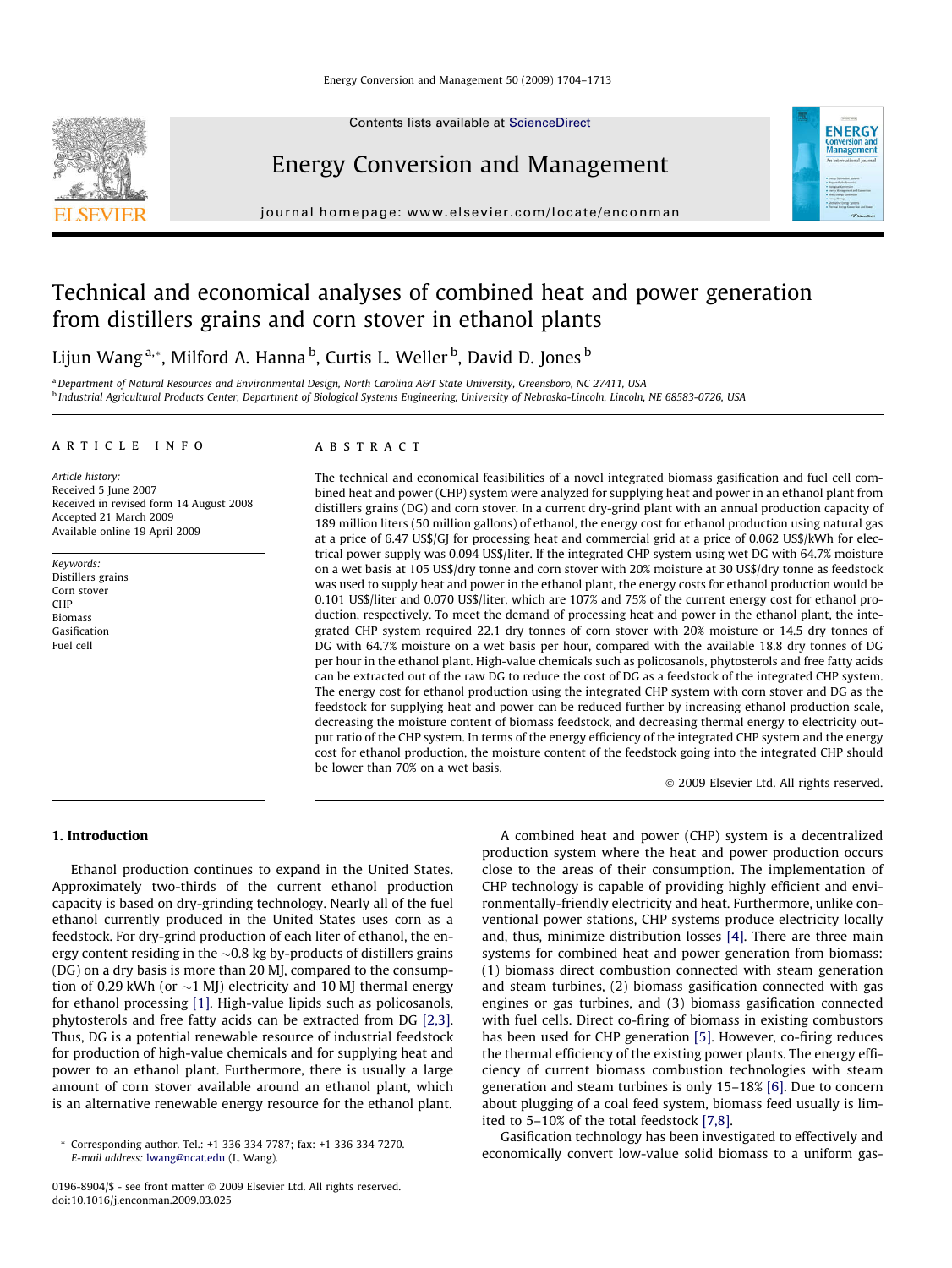<span id="page-1-0"></span>eous mixture (known as syngas) consisting mainly of CO,  $H_2$ , CO<sub>2</sub> and traces of  $CH<sub>4</sub>$ . The syngas can be used to produce heat and power in a combustor, gas turbine, gas engine or fuel cell depending on syngas quality. Low heat-value syngas from air gasification of biomass can be used in a combustor [\[9\]](#page-9-0). Compared to direct biomass combustion, syngas from biomass gasification can increase the biobased fuel percentage used in existing combustors. Biomass gasification can reduce the potential of ash-related problems in the direct biomass combustion because the gasification temperature is lower than combustion temperature and clean syngas is supplied to the combustor. A gasification process can use a variety of biomass feedstocks with large variations in their properties such as moisture content and particle size. However, if syngas is combusted directly to generate steam for power generation via a steam turbine, the electricity efficiency is limited by the theoretical limit of a steam turbine.

High-quality syngas can be fed directly to gas engines [\[10,11\],](#page-9-0) gas turbines [\[12–14\],](#page-9-0) or fuel cells [\[15\]](#page-9-0) for power generation. Compared to a combustor, a gas engine, gas turbine or fuel cell requires syngas with a high heating value and almost free of tar and dust [\[12,13\]](#page-9-0). Syngas usually is cooled down to increase the energy density for its use in a gas engine, which decreases the energy efficiency. Gas turbines can transform hot syngas to mechanical energy and, thus, increase the energy efficiency of conversion. A biomass integrated gasification combined cycle (BIGCC) involves combustion of the hot syngas from a gasifier in a gas turbine to generate electricity in a topping cycle. The hot exhaust gas from the turbine is used to generate stream for generating additional electricity in a steam turbine in bottom cycle or for supplying processing heat. The BIGCC is a promising technology for large-scale combined heat and power generation from biomass due to its high flexibility in biomass feedstocks and high electrical efficiency [\[13\].](#page-9-0) Fuel cells are considered to be significantly innovative and recently have become available technology for energy conversion since they are environmentally-friendly and highly efficient at generating electricity and heat from hydrogen or hydrogen-rich syngas [\[15,16\]](#page-9-0). A biomass gasification/fuel cell CHP system has overall high energy efficiency and low pollutant emission, even in smallscale biomass gasification plants and under partial load operation [\[6\]](#page-9-0). As the direct energy source of a fuel cell is hydrogen, biomass must be converted to hydrogen or hydrogen-rich syngas before feeding it to the fuel cell.

The objective of this research was to analyze the technical and economical feasibilities of a novel biomass gasification and fuel cell CHP system for supplying heat and power from DG and corn stover in ethanol plants. Specifically, the effects of ethanol plant production scale, price of energy feedstock, moisture content of feedstock and thermal energy to electricity output ratio of the integrated CHP system on energy cost for ethanol production and the performance of the integrated system were analyzed.

## 2. Mathematical model

# 2.1. Description of an integrated biomass gasification and fuel cell CHP system

A novel integrated biomass fluidized bed gasifier and fuel cell CHP system, as shown in Figs. 1 and 2, is being developed for generating heat and power from renewable resources such as DG and corn stover in the ethanol industry. In this system, wet biomass particles are dried by the depleted hot flue gas from the burner in a biomass drier. The dried biomass is then converted into syngas in a steam fluidized bed gasifier, which is heated externally by a high-temperature medium from a depleted syngas burner. The hot syngas from the gasifier is reformed and cleaned to hydrogen-rich syngas in a hot syngas conditioner. The hydrogen-rich syngas and air are then introduced into a solid oxide fuel cell to generate electricity. The remaining high-temperature depleted syngas and air from the fuel cell stack flow into the burner to provide heat for the gasifier and drier, and generate steam in a boiler as a gasifying agent for the gasifier and a thermal energy source for the ethanol plant. Depending on electricity and thermal energy demands, part of the primary syngas exiting the gasifier is fed directly into the burner for more heat generation.

2.2. Estimation of mass and energy flow of biomass through the CHP system

#### 2.2.1. Biomass drier

The CHP system started with drying of biomass feedstock using waste heat generated by the CHP system. The mass balance in a biomass dryer was

$$
F_f = F_{df} + F_{wf} \tag{1}
$$



Fig. 1. Mass and energy flows of wet distiller gains through an integrated fluidized bed gasifier and fuel cell CHP system for heat and power supply in a dry-grind ethanol plant with an annual production capacity of 189 million liters of ethanol.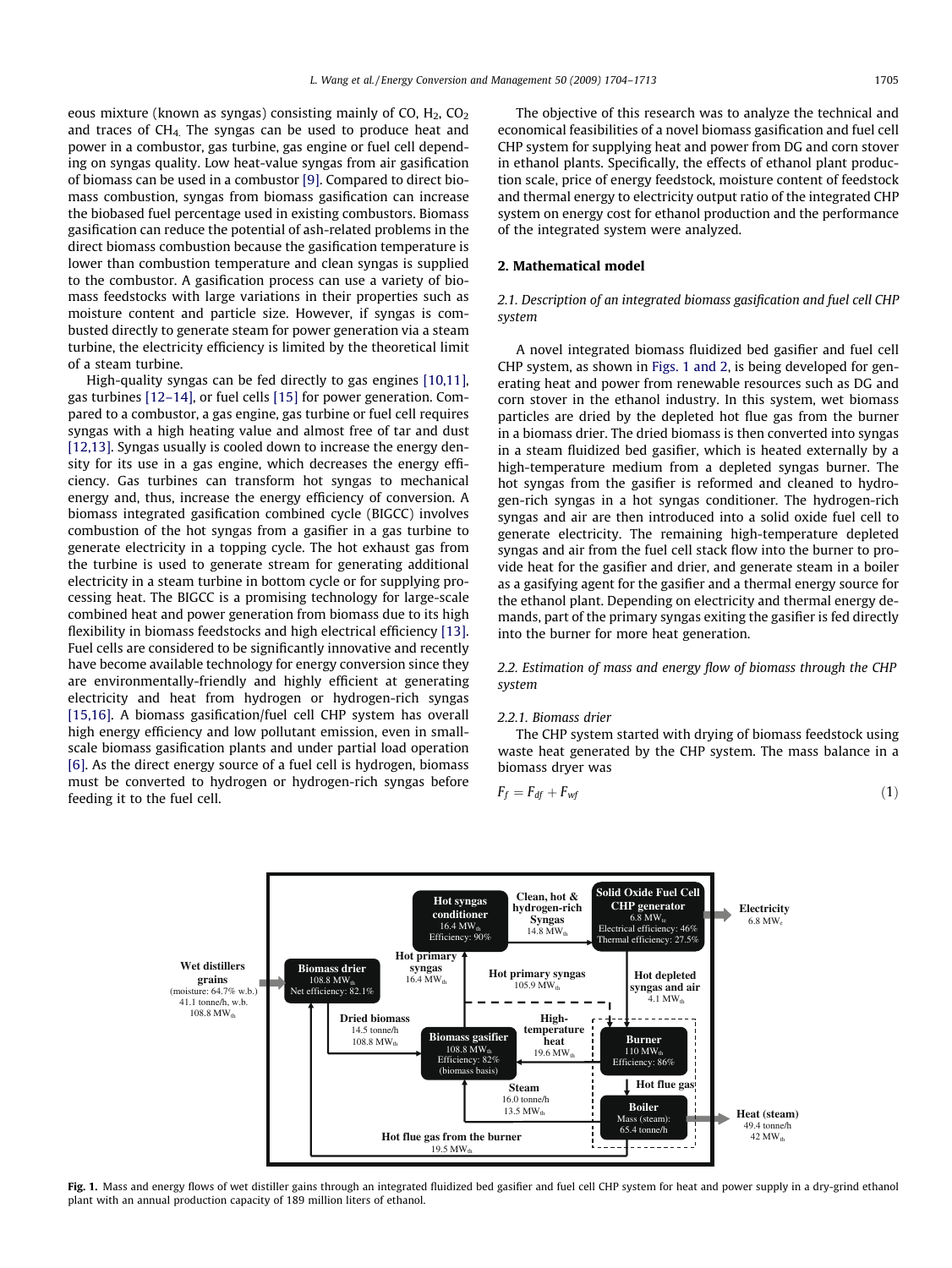<span id="page-2-0"></span>

Fig. 2. Mass and energy flows of corn stover through an integrated fluidized bed gasifier and fuel cell CHP system for heat and power supply in a dry-grind ethanol plant with an annual production capacity of 189 million liters of ethanol.

where  $F_f$ ,  $F_{df}$  and  $F_{wf}$  are the mass flow rates of wet biomass into the drier, and dried biomass and moisture out of the drier (kg/h, wet basis).

The mass flow rate of moisture out of the dryer is a function of the feeding rate of the wet biomass,  $F_f$ , and its moisture content,  $X_w$ (%, wet basis), which was expressed as

$$
F_{wf} = F_f X_w \tag{2}
$$

Substituting Eq. (2) into Eq. [\(1\)](#page-1-0), the mass flow rate of dried biomass out of the dryer was

$$
F_{df} = F_f (1 - X_w) \tag{3}
$$

During drying, external heat is required to evaporate the moisture out of the biomass. The consumption rate of energy in the drier to remove the feedstock moisture,  $E_d$  (MJ/h) can be determined by the heat transfer efficiency of the drier,  $\eta_d'$ , the mass rate of the moisture to be removed and the latent heat of moisture evaporation,  $\Delta H_v$  (MJ/kg), which was given by

$$
E_d \eta'_d = F_{wf} \Delta H_v \tag{4}
$$

or

$$
E_d = \frac{F_{wf} \Delta H_\nu}{\eta_d'} \tag{5}
$$

Since the heat required to dry wet biomass was supplied externally, there was no change of the energy stored in the biomass through the dryer. The energy flux rate of biomass feedstock through the dryer,  $E_f$  (MJ/h), was calculated as a function of the mass flow rate of dry matter of the biomass and the heating value of the biomass,  $\Delta H_f$  (MJ/kg, dry basis), which was expressed as

$$
E_f = F_{df} \Delta H_f \tag{6}
$$

Thus, the net thermal efficiency of the biomass drier was

$$
\eta_d = \frac{E_f - E_d}{E_f} \times 100\% \tag{7}
$$

#### 2.2.2. Biomass gasifier

Biomass gasification involves endothermic, heterogeneous, reversible and reduction reactions [\[17\]](#page-9-0). Steam was used as the oxidant agent to gasify biomass. The mass flow rate of steam into the gasifier was determined by the stoichiometric formula of the steam biomass gasification reaction for a given biomass feedstock, which is given by

$$
F_{gs} = F_{df}R \tag{8}
$$

R in the above equation is the mass ratio between steam and biomass feedstock, which is usually between 1 and 2 for steam gasification of biomass [\[18,19\]](#page-9-0). If the average compositions of biomass and coal are  $CH_{1.4}O_{0.6}$  and  $CH_{0.95}O_{0.2}$  [\[20\]](#page-9-0), the general formulas for steam gasification of biomass and coal are:

$$
CH_{1.4}O_{0.6} + 1.4H_2O \rightarrow CO_2 + 2.1H_2
$$
\n(9)

$$
CH_{0.95}O_{0.2} + 1.8H_2O \rightarrow CO_2 + 2.275H_2
$$
 (10)

According to the above formulas, the values of  $R$  (mass ratio) for steam gasification of biomass and coal are 1.1 and 2, respectively, which were used in this research. The energy flux rate of steam into the gasifier is a function of the mass flow rate of steam and its enthalpy, which was expressed as

$$
E_{gs} = F_{gs} \Delta H_s \tag{11}
$$

where  $\Delta H_s$  was the enthalpy of steam into the gasifier (MJ/kg).

The energy for heating the biomass feedstock and endothermic reactions during biomass gasification was supplied by an external syngas burner. The energy consumption rate by the gasifier was calculated as a percentage of the total energy content residing in the dried biomass feedstock,  $\eta_{\rm g}$ , which was given by

$$
E_g = \eta_g E_f \tag{12}
$$

The energy loss for heating fuel and chemical reactions for a gasification process at an equilibrium condition was found to be 18% [\[20\]](#page-9-0), which was used in this research.

Since the heat required for gasification was supplied externally, the total energy flux of the product syngas was the sum of the energy fluxes of dried biomass and steam into the gasifier, which was expressed as

$$
E_p = E_f + E_{gs} \tag{13}
$$

#### 2.2.3. Fuel cell CHP generator

Gas turbines, gas or steam engines and fuel cells may be used for combined heat and power generation. A fuel cell uses  $H_2$  and  $O<sub>2</sub>$  to produce electricity and the by-product of heat in the presence of an electrically conductive electrolyte material. Although  $H<sub>2</sub>$  is the only electrochemically active fuel in the fuel cell, CH<sub>4</sub> and CO in the syngas can be converted into  $H_2$  using water-reforming and water–gas shift reactions [\[21\]](#page-9-0). The current cost of a solid oxide fuel cell is US\$ 400/kWe, which is comparable to the costs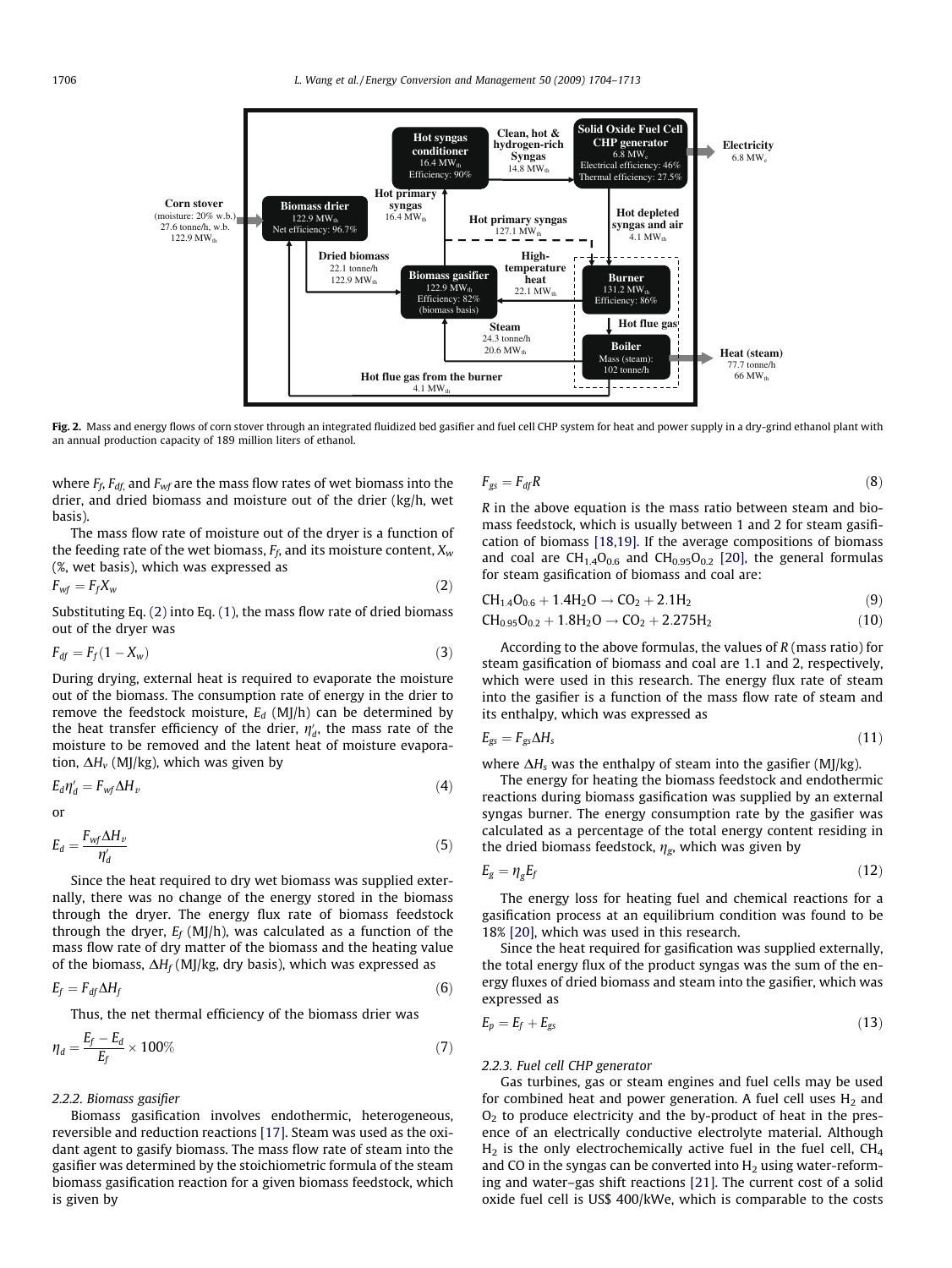<span id="page-3-0"></span>of gas turbines and internal engines [\[22\].](#page-9-0) The electricity generation efficiency of fuel cells at  ${\sim}45\%$  [\[23\]](#page-9-0) is usually higher than that of turbines and engines at  ${\sim}35\%$  [\[24\].](#page-9-0) Considering the increased energy efficiency, reduced emission and flexibility in varying production scale, fuel cell CHP systems hold a promising market potential in CHP generation [\[21\].](#page-9-0) A solid oxide fuel cell was used to generate electricity from clean, hot and hydrogen-rich syngas at an electricity efficiency of  $\eta_{\text{fce}}$  in this research The energy flux rate of hydrogen-rich syngas into the fuel cell to meet the electricity demand at  $E_e$  (MW<sub>e</sub>), was thus given by

$$
E_{fci} = \frac{E_e}{\eta_{fce}}\tag{14}
$$

By-product heat was generated in the high-temperature fuel cell at a thermal efficiency of  $\eta_{\text{fct}}$ . This amount of heat can be recovered through the syngas burner. The thermal energy flux rate of the depleted syngas and air out of the fuel cell was determined by

$$
E_{\text{fct}} = E_{\text{fct}} \eta_{\text{fct}} \tag{15}
$$

A field test showed that the EDB/ELSAM 100 kW SOFC–CHP system developed by Westinghouse produced 109 kW<sub>e</sub> net AC to the utility grid at 46% electrical efficiency and 65 kW $_{th}$  at 27.5% of thermal efficiency to the district heating system [\[23\]](#page-9-0). Therefore, the electrical and thermal efficiencies of the fuel cell were set at 46% and 27.5% in this simulation, respectively.

#### 2.2.4. Syngas conditioner

As shown in [Figs. 1 and 2,](#page-1-0) depending on electricity demand, the syngas supplied into the fuel cell for electricity generation was cleaned through a hot syngas conditioner. The remaining part of the syngas was directly fed into the syngas burner for supplying gasification reaction heat and processing heat in the ethanol plant. The thermal energy flux rate of primary syngas into the hot syngas conditioner for the electricity generation was

$$
E_c = \frac{E_{fci}}{\eta_c} \tag{16}
$$

where  $\eta_c$  was the energy efficiency of the hot syngas conditioner.

2.2.5. Syngas burner and energy efficiency of the whole CHP system The total thermal energy flux rate into the syngas burner was the energy flux rates of the primary syngas from the gasifier, minus the primary syngas into the hot syngas conditioner and plus the depleted syngas and air from the fuel cell, which was expressed as

$$
E_{bi} = E_p - E_c + E_{fct} \tag{17}
$$

The total energy flux rate out of the syngas burner was determined as

## Table 1

Reference capital costs and cost scaling factors of each component of the integrated CHP system.

$$
E_{bo} = E_{bi} \eta_b \tag{18}
$$

where  $\eta_b$  was the heat transfer efficiency of the burner.

The energy generated by the burner was used to provide heat for biomass drying,  $E_d$ , and biomass gasification,  $E_g$ , generate steam for biomass gasification,  $E_{gs}$  and provide processing heat in the ethanol plant,  $E_{th}$ . There was

$$
E_{bo} = E_d + E_g + E_{gs} + E_{th}
$$
\n<sup>(19)</sup>

The required amount of biomass feedstock was determined by substituting  $E_{bo}$ ,  $E_d$ ,  $E_g$ ,  $E_{gs}$  and  $E_{th}$  into Eq. (19), which was expressed as:

$$
F_f = \frac{F_{ps} \Delta H_s + E_e (1 - \eta_{fct}) \eta_b / (\eta_{fce} \eta_c)}{(1 - X_w) \Delta H_f \eta_b - (1 - X_w) R \Delta H_s (1 - \eta_b) - (1 - X_w) \Delta H_f (1 - \eta_g) - X_w \Delta H_v / \eta'_d}
$$
(20)

The electricity and thermal energy efficiencies of the integrated CHP system were calculated as

$$
\eta_e = \frac{E_e}{E_f} \times 100\% \text{ and} \tag{21}
$$

$$
\eta_{th} = \frac{E_{th}}{E_f} \times 100\% \tag{22}
$$

## 2.3. Economic analysis of the CHP system

The capital cost of the integrated CHP system consists of equipment cost and installation cost. The equipment cost of each component of the integrated CHP system was a function of its size, which was calculated by [\[25\]](#page-9-0)

$$
\frac{\text{Cost}}{\text{Cost}_{\text{ref}}} = \left(\frac{\text{Size}}{\text{Size}_{\text{ref}}}\right)^n\tag{23}
$$

where  $Cost_{ref}$  is reference cost at a reference unit size of  $Size_{ref}$ , and  $n$  is cost scaling factor. The cost scaling factors were usually between 0.6 and 0.8 [\[25\].](#page-9-0)

There were five main units of the integrated biomass gasification and fuel cell CHP system, which were: (1) biomass pretreatment unit, (2) biomass gasifier, (3) syngas cleaning unit, (4) fuel cell for electricity generation, and (5) boiler for steam generation. The capital costs of each component were estimated from its basic cost at a reference scale and its scaling factor given in Table 1 using Eq. (23). The installation costs for buildings, instrument and controls, piping system, electronics and installation labor were calculated as 1.5%, 5%, 4%, 7%, and 10%, respectively, of total equipment cost of the CHP system adapted from the literature [\[25\]](#page-9-0). The total

|                                    | Reference unit scale | Reference unit cost (M US\$) | Cost scaling factor | Reference |
|------------------------------------|----------------------|------------------------------|---------------------|-----------|
| Feedstock pretreatment system      |                      |                              |                     |           |
| Converyers (MW <sub>th</sub> )     | 69.54                | 0.33                         | 0.8                 | $[25]$    |
| Grinding $(MW_{th})$               | 69.54                | 0.43                         | 0.6                 | $[25]$    |
| Storage (MW <sub>th</sub> )        | 69.54                | 1.05                         | 0.65                | $[25]$    |
| $Dryer (MW_{th})$                  | 69.54                | 7.71                         | 0.8                 | $[25]$    |
| Gasifier and feeder $(MW_{th})$    | 400                  | 13                           | 0.7                 | $[25]$    |
| Syngas cleaning                    |                      |                              |                     |           |
| Cyclones (MW <sub>th</sub> )       | 69.5                 | 2.57                         | 0.7                 | $[25]$    |
| Syngas compressor $(MW_e)$         | 13.2                 | 12                           | 0.85                | $[25]$    |
| Hot syngas conditioner $(MW_{th})$ | 400                  | 14.30                        | 0.7                 | $[25]$    |
| CHP system                         |                      |                              |                     |           |
| Fuel cell $(MW_e)$                 | 1.00                 | 0.4                          | 1.0                 | $[36]$    |
| Burner and boiler (tonne steam/h)  | 49.5                 | 0.43                         | 0.9                 | $[22]$    |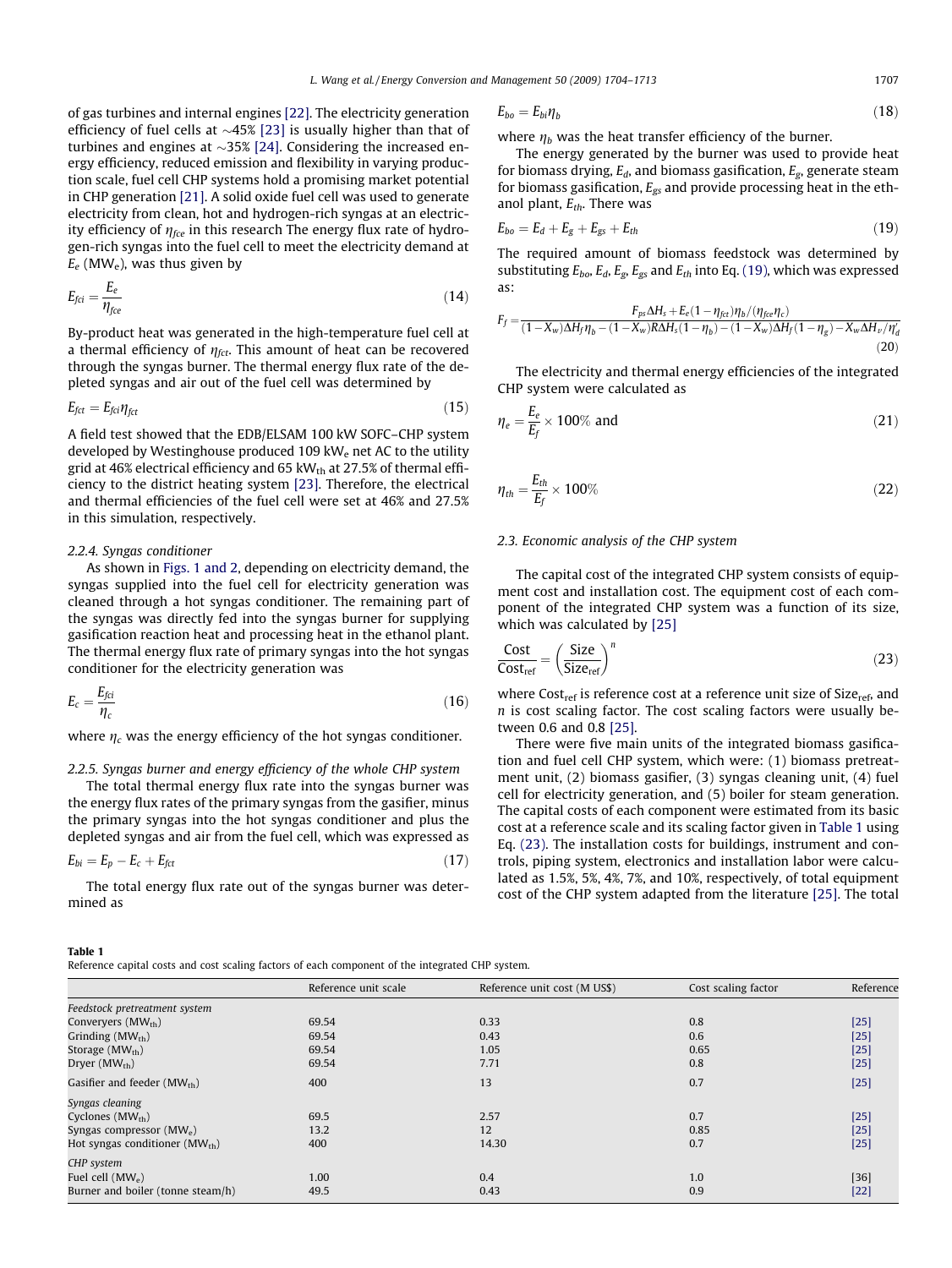capital cost of the integrated CHP system was the sum of the total equipment cost and installation cost.

In order to evaluate the potential economic benefits of the integrated biomass gasification and fuel cell CHP system, the capital cost of the integrated CHP system was discounted using the annuity method [\[26\]:](#page-9-0)

$$
A = P \times \frac{i(1+i)^n}{(1+i)^n - 1}
$$
 (24)

where A is the annual capital cost. P is the present value of total capital cost,  $i$  is the interest rate or internal rate of return  $(\%)$  and n is the economic life time of the plant (in year).

The operating cost included costs for feedstock, ash deposal, personnel and facility maintenance. The total feedstock cost was a function of the total amount of feedstock required by the CHP system as determined by Eq. [\(20\)](#page-3-0) and the unit price of the feedstock. Solid energy resources such as biomass and coal usually contain ash. The mass rate of ash generated during gasification was the feeding rate of feedstock multiplied by the ash content of the feedstock. The ash should be deposed after gasification and the total cost for the ash deposal was a function of the total amount of ash generated and the unit cost for ash deposal. Since the CHP system is complex, specific personnel should be assigned to supervise the daily operation of the system. The personnel cost was included in the total operating cost. The maintenance cost of the CHP system was calculated as a percentage of the total capital cost of the CHP system.

## 3. Results and discussion

#### 3.1. Model validation

Three categories of parameters: (1) heat and power demand in an ethanol plant, (2) properties and unit price of potential energy feedstocks for the CHP system, and (3) energy efficiencies of each component of the CHP system, were required in the model for the analyses of the mass and energy flows and the economics of the integrated CHP system. The values of those parameters were taken from literature, which are given in Table 2.

The simulation started with the determination of feedstock demand, and calculation of mass and energy flux through the CHP system to determine the size of each component of the CHP system using Eqs. [\(1\)–\(20\)](#page-1-0). The electricity and thermal energy efficiencies of the integrated CHP system were then calculated by Eqs. [\(21\) and](#page-3-0) [\(22\)](#page-3-0), respectively. The capital cost of each component of the integrated CHP system at a determined scale was calculated by Eq. [\(23\)](#page-3-0). The total capital cost of the CHP system was the sum of the capital costs of its components and its installation costs. The annual capital cost was then determined by Eq. (24). The annual feedstock cost was calculated by multiplying the required annual amount of biomass feedstock by the unit price of the feedstock given in Table 2. The total annual operating cost was the sum of the annual costs for feedstock, ash deposal, personnel and facility maintenance.

Predictions with the model were compared with the values published in literature. The initial capital cost of a 27 MWe integrated biomass gasification combined cycle (IGCC) using corn stover as its feedstock was predicted at US\$ 2694/kWe, which was comparable to US\$ 2750/kWe for an IGCC at the same size reported in literature [\[27\].](#page-9-0) The biomass feedstocks have to be handled, stored and processed prior to gasification. The capital cost of the pretreatment unit for an integrated biomass gasification and fuel cell CHP system with a loading capacity of 1000 tone of dry biomass per day was estimated at US\$ 362/kWe while it was reported to be US\$ 200–500/kWe at the same scale [\[27\].](#page-9-0)

## Table 2

Model parameters of ethanol plant, potential energy feedstocks, and energy efficiencies of each component of the CHP system.

| Ethanol plant                 | Production<br><b>DDGS</b>                     | Annual ethanol production capacity (million liter/year)<br>Annual working hours (h/year)<br>Facility life (year)<br>DDGS generation (kg DDGS/l ethanol)                                                             | 189<br>8000<br>15<br>0.8<br>0.29 | $[26]$<br>$[34]$                               |
|-------------------------------|-----------------------------------------------|---------------------------------------------------------------------------------------------------------------------------------------------------------------------------------------------------------------------|----------------------------------|------------------------------------------------|
|                               | Heat and power<br>demand                      | Electricity consumption (kWh/l ethanol)<br>Thermal energy consumption (MJ/l ethanol)                                                                                                                                | 10                               | $[1]$<br>$[1]$                                 |
| Potential energy<br>feedstock | Corn stover                                   | Moisture content (%, wet basis)<br>Ash content (%, dry basis)<br>Heating value (MJ/kg, dry basis)<br>Reference unit price (US\$/tonne, dry basis)                                                                   | 20<br>5<br>20<br>30              | [29]<br>$[29]$<br>[29]<br>[29]                 |
|                               | Wet DG                                        | Moisture content (%, wet basis)<br>Ash content (%, dry basis)<br>Heating value (MJ/kg, dry basis)<br>Reference unit price (US\$/tonne, dry basis)                                                                   | 64.7<br>5.7<br>27<br>105         | $[33]$<br>$[33]$<br>$-$<br>$[35]$              |
|                               | Coal                                          | Moisture content (%, wet basis)<br>Ash content (%, dry basis)<br>Heating value (MJ/kg, dry basis)<br>Reference unit price (US\$/tonne, dry basis)                                                                   | 2.52<br>10.5<br>30<br>28         | $[32]$<br>$[32]$<br>$[32]$<br>$\mathbf{a}$     |
|                               | Natural gas and<br>electricity<br>Ash deposal | Higher heating value of natural gas $(M)/Nm^3$ )<br>Reference unit price of natural gas(US\$/GJ)<br>Reference unit price of commercial electricity (US\$/kWh)<br>Reference unit cost of ash deposal (US\$/tonne)    | 38<br>6.47<br>0.062<br>100       | $[21]$<br>a<br>$\mathbf{a}$<br>$[23]$          |
| Integrated CHP system         | Feedstock pretreatment                        | Heat transfer efficiency of the drier, $\eta_d$<br>Latent heat of moisture evaporation during drying (MJ/kg)                                                                                                        | 0.95<br>2.5                      | $[31]$<br>$[26]$                               |
|                               | Gasification                                  | The mass ratio of steam to dry biomass, $R$<br>The mass ratio of steam to coal, $R$                                                                                                                                 | 1.1<br>2.0                       | $[20]$ and Eq. $(9)$<br>$[20]$ and Eq.<br>(10) |
|                               |                                               | Energy consumption by the gasifier as percentage of the energy residing in the dried<br>feedstock, $\eta_{\sigma}$ (%)                                                                                              | 18                               | [20]                                           |
|                               | CHP generation                                | Energy efficiency of hot syngas conditioner, $\eta_c$<br>Electricity efficiency of fuel cell, $\eta_{\text{fce}}$<br>Thermal efficiency of fuel cell, $\eta_{fct}$<br>Burner and boiler energy efficiency, $\eta_h$ | 0.9<br>0.46<br>0.275<br>0.86     | $[30]$<br>$[23]$<br>$[23]$<br>$[26]$           |

<sup>a</sup> Energy information administration, United States of America, online at [http://tonto.eia.doe.gov.](http://tonto.eia.doe.gov)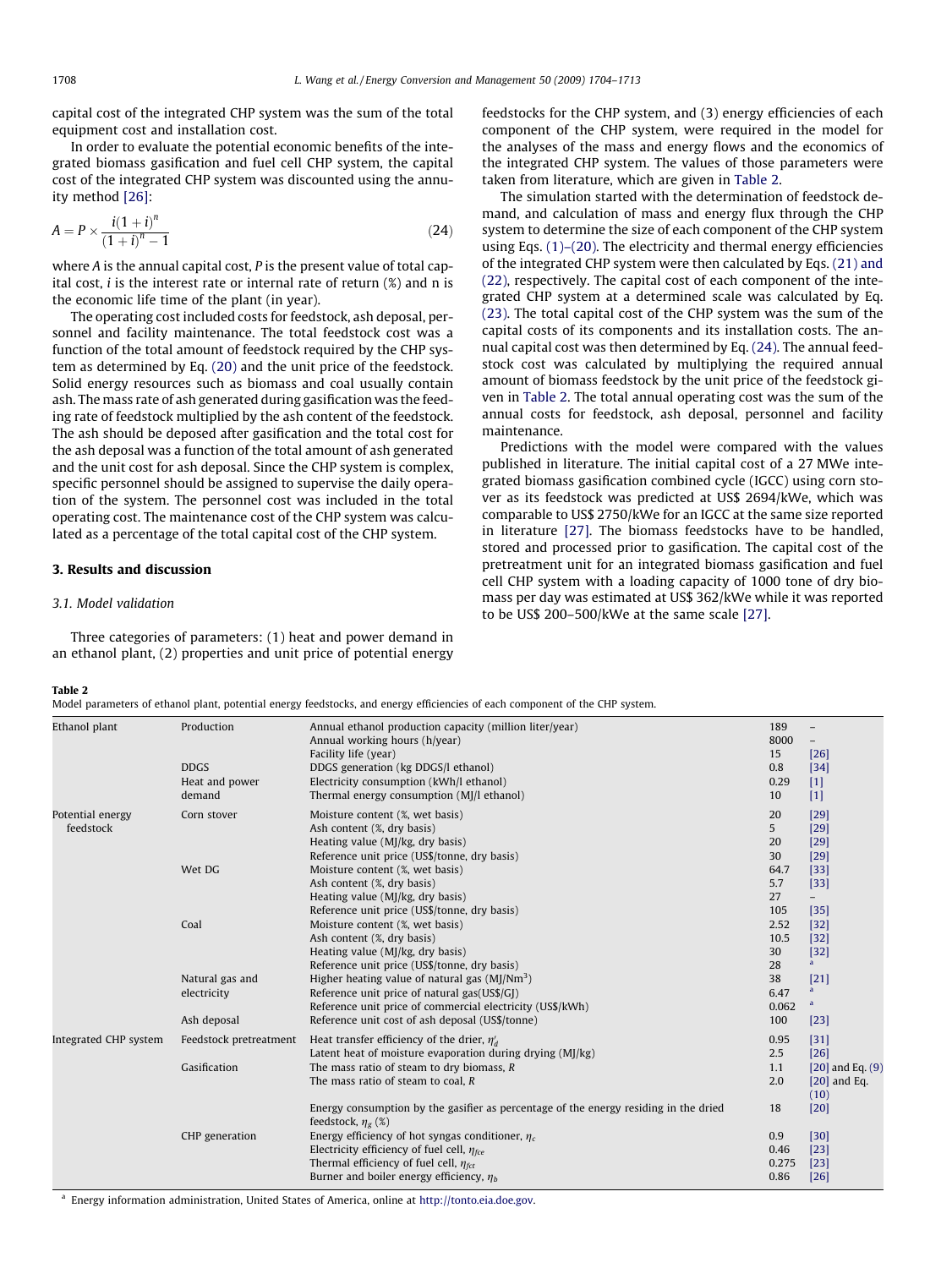3.2. Analyses of feasibility of an integrated CHP system for heat and power supply in ethanol plants

The analyses of mass and energy flows through the integrated CHP system were carried out for supplying heat and power in a dry-grind ethanol plant with an annual production capacity of 189 million liters (50 million gallons). The thermal energy and electricity demands in a dry-grind ethanol plant were reported to be 0.29 kWh/l and 10 MJ/l [\[1\]](#page-9-0). Since annual working time is 8000 h, the processing heat demand was thus 66 MW<sub>th</sub> (or 77. 7 tonne steam/h at the enthalpy of 3.06 MJ/kg) and the power demand was 6.8 MWe. The dry-grind ethanol plant generates 0.8 kg of dried distillers grains (DDG) for each liter of ethanol produced [\[1\]](#page-9-0). The production rate of DDG was thus 18.8 tonne/h. However, if the wet DG is not dried to be sold as a by-product, the thermal energy demand can be significantly decreased. According to calculation, it consumes 24  $MW_{th}$  of thermal energy to dry wet DG with an initial moisture content of 64.7% at a rate of 18.8 dry tonne/h. If the wet DG is not dried, the processing heat demand in the ethanol plant becomes 42 MW<sub>th</sub> (or 49.4 tonne steam/h at the enthalpy of 3.06 MJ/kg) and the power demand is still 6.8 MW<sub>e</sub>. DG, corn stover and coal were considered as potential feedstocks of the integrated gasification and fuel cell CHP system in an ethanol plant. The mass and energy fluxes of these three feedstocks through the CHP system are given in [Figs. 1–3](#page-1-0).

As shown in [Fig. 1,](#page-1-0) the feeding rate of wet DG with 64.7% moisture, on a wet basis, should be 41.1 tonne/h, which corresponds to 14.5 tonne/h of DDG, to meet the 42  $MW_{th}$  processing heat and 6.8 MWe power demands in the ethanol plant with an annual ethanol production capacity of 189 million liters. There was 18.8 tonne/h of DDG available in the ethanol plant. Since the availability of distillers grains is more than its demand as a feedstock for the integrated CHP system, high-value lipid chemicals such as policosanols, phytosterols and fatty acids can be extracted out of the DG to reduce the cost of DG as a feedstock for the integrated CHP system [\[2,3\]](#page-9-0). A 108.8 MW<sub>th</sub> biomass dryer and 108.8 MW<sub>th</sub> biomass gasifier were required to convert wet DG into syngas. A 16.4 MW $_{\text{th}}$  hot syngas conditioner and 6.8 MW $_{\text{e}}$  fuel cell were required to generate  $6.8 \text{ MW}_e$  electricity for the ethanol plant. A 110  $MW_{th}$  combustor was required to provide heat and steam for the gasifier, heat for the dry and processing heat for the ethanol plant. The energy flux rate of the drying medium into the dry was 19.5 MW<sub>th</sub>. The net energy efficiency of the drier was thus 82.1%. That means 17.9% of the energy stored in the DG feedstock was cycled back and used to remove the moisture in the feedstock. Since the electricity output, thermal energy output and thermal energy input of the integrated CHP system were 6.8 MW $_{\rm e}$ , 42 MW $_{\rm th}$ and  $108.8 \text{ MW}_{\text{th}}$ , respectively, the electricity, thermal and total efficiencies of the CHP system were 6.3%, 38.6%, and 44.9%, respectively.

There is usually abundant corn stover available around an ethanol plant, which can also be used as a feedstock of the integrated CHP system for heat and power supply in the ethanol plant. As shown in [Fig. 2,](#page-2-0) the feeding rate of corn stover with 20% moisture, on a wet basis, should be 27.6 tonne/h, which corresponds to 22.1 dry tonne/h, to meet the 66 MW<sub>th</sub> processing heat and 6.8 MW<sub>e</sub> power demands in the ethanol plant. In this case, the CHP system should include a 122.9 MW $_{\text{th}}$  dryer, 122.9 MW $_{\text{th}}$  gasifier, 16.4 MW $_{\text{th}}$ hot syngas conditioner, 6.8 MW<sub>e</sub> fuel cell and 131.1 MW<sub>th</sub> combustor. About 3.33% of the energy stored in the corn stover was used to dry itself. The electricity output, thermal energy output and thermal energy input of the integrated CHP system were 6.8 MW<sub>e</sub>, 66 MW<sub>th</sub> and 122.9 MW<sub>th</sub>, respectively. The electricity, thermal and total efficiencies of the CHP system were thus 5.5%, 53.7%, and 59.2%, respectively.

Although coal is not a renewable energy source, it has been consider as a cheap energy source to provide heat and power in an ethanol plant. Compared to biomass, coal is usually dry enough to be used as the feedstock of a CHP system directly. As shown in Fig. 3, the feeding rate of coal should be 14.5 tonne/h to meet the 66 MW<sub>th</sub> processing heat and 6.8 MW<sub>e</sub> power demands in the ethanol plant. In this case, the CHP system should include a 118  $MW_{th}$ gasifier, 16.4 MW $_{\text{th}}$  hot syngas conditioner, 6.8 MW $_{\text{e}}$  fuel cell and 129.4 MW<sub>th</sub> combustor. The electricity output, thermal energy output and thermal energy input of the integrated CHP system were 6.8 MW<sub>e</sub>, 66 MW<sub>th</sub> and 118 MW<sub>th</sub>, respectively. The electricity, thermal and total efficiencies of the CHP system were thus 5.8%, 55.9%, and 61.7%, respectively.

# 3.3. Comparison of energy cost for ethanol production using different energy feedstocks

The capital cost and operating cost of the integrated CHP system with different feedstocks for heat and power supply in an ethanol



Fig. 3. Mass and energy flows of coal through an integrated fluidized bed gasifier and fuel cell CHP system for heat and power supply in a dry-grind ethanol plant with an annual production capacity of 189 million liters of ethanol.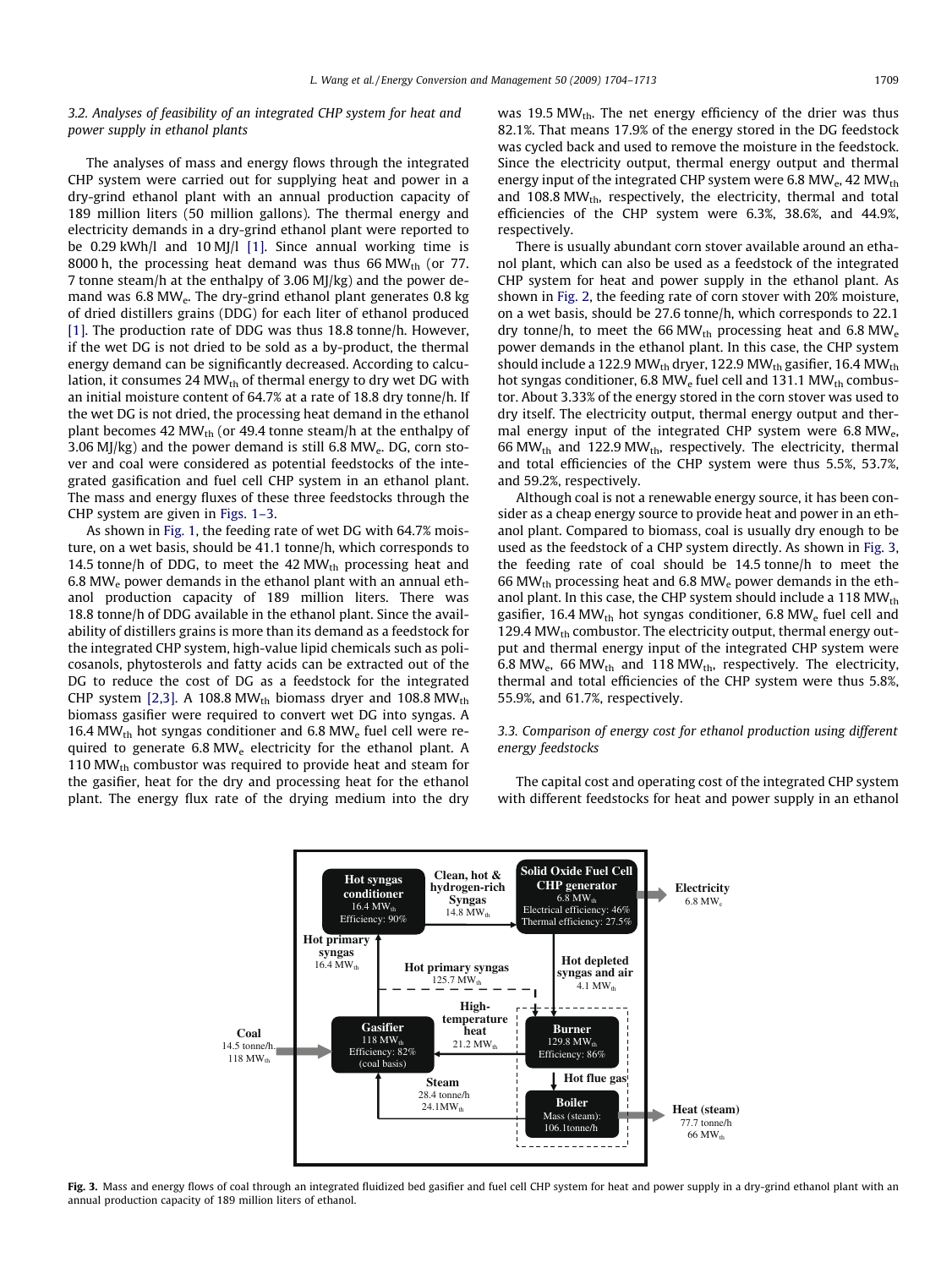<span id="page-6-0"></span>plant with an annual production capacity of 189 million liters are given in Table 3.

The initial capital costs for the integrated CHP system with corn stover, DG and coal as feedstocks were 46.21, 40.67 and 30.32 million US\$. Since DG is in a fine particle form and already in the ethanol plant, there is no need for additional grinding and storage units if DG is used as the feedstock of the CHP system. If coal is used as the feedstock, there is no need for a dryer. Most of drygrind ethanol production facilities currently use natural gas to supply thermal energy and purchase electricity from commercial grids directly. For comparison, the energy cost in an ethanol plant using natural gas for processing heat and commercial grid for power was also calculated. If natural gas is used to supply heat in an ethanol plant, only a natural gas burner and steam boiler are needed. The capital cost for supplying heat and power with natural gas and commercial grid electricity was only 0.82 million US\$, which was negligible, compared with the operating cost as given in Table 3. If the discount interest rate was 10% and the economical life of the CHP system was 15 years, the annual capital costs of the energy supplying facilities with corn stover, DG, coal, and natural gas and commercial electricity as energy sources were 6.51, 5.35, 3.99, and 0.11 million US\$, respectively.

As given in Table 3, the annual operating costs of the CHP system using corn stover, DG and coal as its feedstock were 7.19, 13.76, and 5.12 million US\$. The annual energy costs for the ethanol plant using the CHP system with corn stover, DG and coal as energy sources were thus 13.7, 19.11, and 9.11 million US\$, respectively. The industrial price for natural gas and electricity were US\$ 6.47/GJ (or US\$ 7.86/cubic feet) and US\$ 0.062/kWh in the United States in 2006 (Energy information administration, United States of America, online at <http://tonto.eia.doe.gov>). In this case, the predicted annual energy cost for the ethanol plant was 17.69 million US\$, which was much higher than that of the CHP system with other energy resources of corn stover and coal, as electricity and natural gas are expensive energy sources.

The energy cost for ethanol production using natural gas for processing heat and commercial grid for power was predicted at 0.094 US\$/l of ethanol, which matches well with the published data at 0.088 US\$/l [\[28\]](#page-9-0). The integrated CHP system using coal as its feedstock achieved the lowest energy cost of 0.048 US\$/l of ethanol, which was only about half of the cost of energy supply with natural gas and commercial grid. However, coal is not a renewable and environmentally-friendly energy source. If the renewable energy resources of corn stover and DG were used as the feedstock of the integrated CHP system, the energy costs for ethanol production were 0.070 US\$/l and 0.101 US\$/l, which would be 75% and 107% of the cost of heat and power supply with natural gas and commercial grid, respectively. Therefore, corn stover and DG are economically and environmentally favorable energy sources for supplying heat and power in an ethanol plant.

3.4. Effect of ethanol production scale on energy costs for ethanol production

Effect of the production scale of an ethanol plant on its production energy cost, using different energy feedstocks, are given in Fig. 4. For a given price of an energy feedstock, the energy costs for production of each liter of ethanol decreased slightly with an increase in the production scale if the integrated CHP system used corn stover, DG and coal as the feedstock. If the production scale was increased from 95 million liter/year (25 million gallon/year) to 379 million liter/year (100 million gallon/year), the energy costs decreased by 17%, 10%, and 18% for the ethanol production facility using the integrated CHP system with corn stover, DG and coal as the energy feedstock, respectively. However, there was no obvious change in energy cost with an increase in ethanol production scale for an ethanol production facility using natural gas and commercial grid electricity to supply heat and power. The production scale of an ethanol plant affects the scale of its utility system and thus the capital cost of the utility system. The capital cost of the integrated CHP system contributed to a significant percentage of the energy cost for ethanol production as given in Table 3. The capital cost of the integrated CHP system allocated to each liter of ethanol produced decreased with an increase in ethanol production scale. However, the capital cost of the heat and power system with natural gas and commercial grid electricity was negligible, while the



Fig. 4. Effect of ethanol production scale on energy cost for ethanol production in an ethanol plant using different energy feedstocks.

#### Table 3

Comparison of capital cost and operating cost for a CHP system for supplying heat and power from different feedstocks in a dry-grind ethanol plant with an annual production capacity of 189 million liters of ethanol.

| Items of cost                       | Feedstock          |             |       |                             |  |
|-------------------------------------|--------------------|-------------|-------|-----------------------------|--|
|                                     | Distiller's grains | Corn stover | Coal  | Natural gas and electricity |  |
| Pretreatment unit cost (MUS\$)      | 11.50              | 14.80       | 2.58  | 0                           |  |
| Gasification unit (MUS\$)           | 5.23               | 5.69        | 5.53  | 0                           |  |
| Syngas cleaning (MUS\$)             | 11.89              | 12.20       | 12.09 | $\overline{0}$              |  |
| CHP unit (MUS\$)                    | 3.28               | 3.55        | 3.58  | 0.65                        |  |
| Installation cost (MUS\$)           | 8.77               | 9.97        | 6.54  | 0.18                        |  |
| Total capital cost (MUS\$)          | 40.67              | 46.21       | 30.32 | 0.82                        |  |
| Annual capital cost (MUS\$/year     | 5.34               | 6.08        | 3.99  | 0.11                        |  |
| Annual operating costs (MUS\$/year) | 13.76              | 7.19        | 5.12  | 17.69                       |  |
| Production energy cost (US\$/liter) | 0.101              | 0.070       | 0.048 | 0.094                       |  |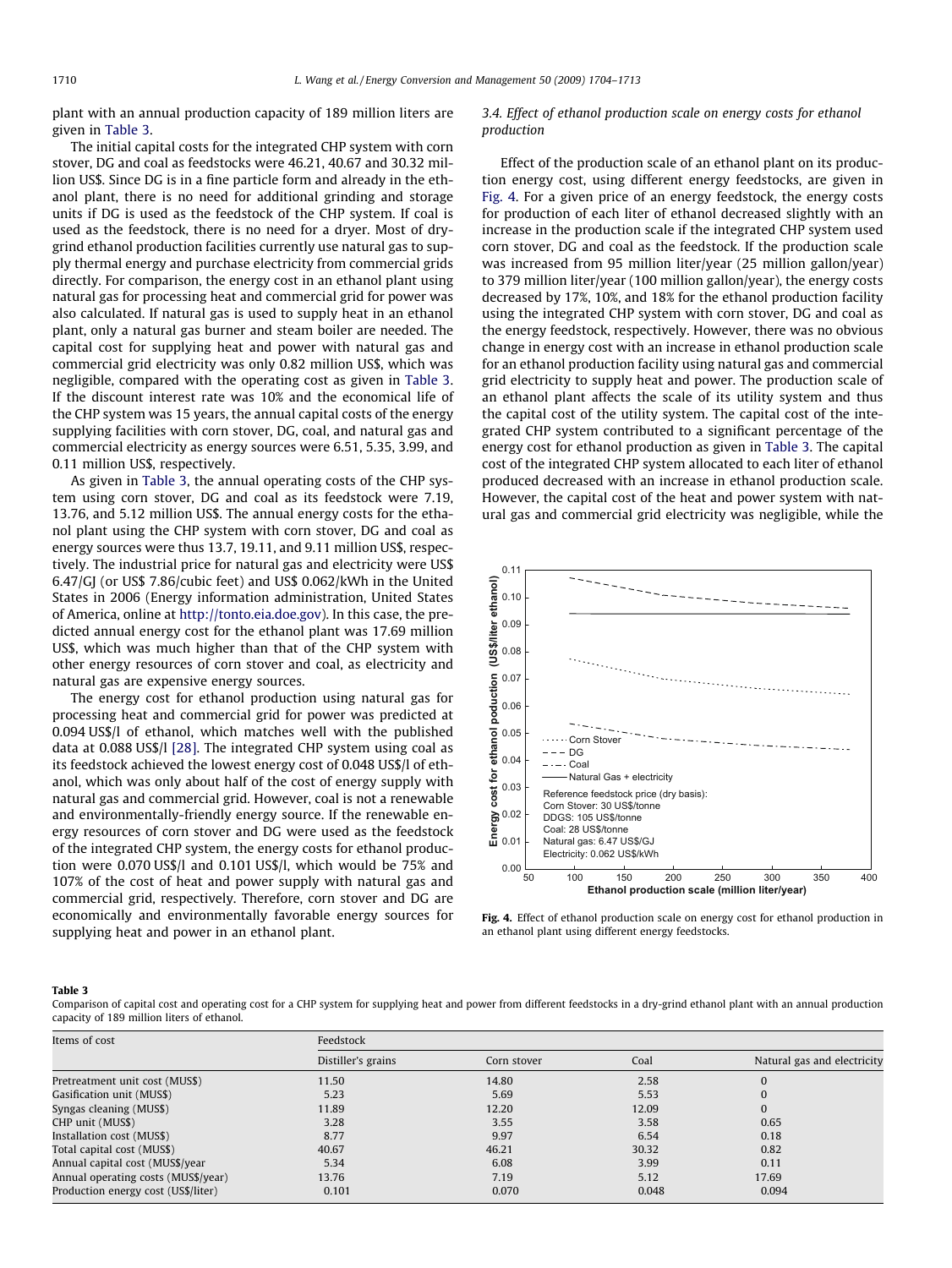<span id="page-7-0"></span>purchasing costs of natural gas and commercial power were a dominant contribution to the energy cost for ethanol production as shown in [Table 3.](#page-6-0)

# 3.5. Effect of energy feedstock price on energy costs for ethanol production

The effect of energy feedstock price on energy cost for ethanol production is given in Fig. 5. For supplying heat and power with natural gas and commercial grid electricity in a dry-grid ethanol plant with an annual production capacity of 189 million gallons of ethanol, the energy cost for ethanol production was almost dou-



Fig. 5. Effect of energy feedstock price on energy cost for ethanol production in an ethanol plant with an annual production capacity of 189 million liters of ethanol.

bled if the prices of natural gas and electricity were doubled. If the integrated CHP system using corn stover, DG and coal as its feedstock for heat and power supply, the effect of energy feedstock price on energy cost for ethanol production became much smaller. If the prices of corn stover, DG and coal were doubled from 30, 105 and 28 US\$/dry tonne to 60, 210 and 56 US\$/dry tonne, the energy costs for ethanol production increased by 40%, 64%, and 35%, respectively. The energy cost for ethanol production consists of capital cost of the utility system and the operating cost. The cost of the energy feedstock is the main operating cost for ethanol production. Expensive energy feedstocks such as natural gas, commercial power and DG contribute a big percentage of the total energy cost for ethanol production. The more expensive an energy feedstock, the more significant the effect the feedstock price had on energy cost for ethanol production.

It is worth noting that even if the price of corn stover was doubled from 30 US\$/dry tonne to 60 US\$/dry tonne and the prices of natural gas and commercial electricity were kept constant at 6.47 US\$/GJ and 0.062 US\$/kWh, the energy cost for ethanol production using the integrated CHP system with corn stover as the feedstock was 0.098 US\$/l, which was still comparable to 0.094 US\$/l for the energy cost of using natural gas and commercial grid electricity to supply heat and power as shown in Fig. 5.

# 3.6. Effects of moisture content of feedstock on the system performance and energy cost for ethanol production

The effects of moisture content of feedstock and thermal energy to electricity ratio of the integrated CHP system on its performance are given in Table 4. For a given thermal energy to electricity ratio, the electricity, thermal and total efficiencies of the integrated CHP system decreased with an increase in moisture content of the feedstock. At any given thermal energy to electricity ratio, if the moisture content of the feedstock increased from 10% to 70%, on a wet basis, all of the electricity, thermal and total energy efficiencies decreased by about 45.5%. If the moisture content of the feedstock was increased further from 70% to 80%, all of the electricity, thermal and total energy efficiencies decreased dramatically by an-

#### Table 4

Effects of thermal energy to electricity ratio and moisture content of corn stover on the performance of the integrated biomass gasifier and fuel cell CHP system for a dry-grind ethanol plant with an annual production capacity of 189 million liters of ethanol.

| Thermal energy to<br>electricity ratio | Moisture content of corn<br>stover (%, wet basis) | Required amount of<br>corn stover $(MW_e)$                      | Extra electricity<br>(dry tonne/h) | Electricity efficiency of<br>CHP system $(\%)$              | Thermal efficiency of<br>$CHP$ system $(\%)$                 | Total energy efficiency<br>of CHP system (%)                 |
|----------------------------------------|---------------------------------------------------|-----------------------------------------------------------------|------------------------------------|-------------------------------------------------------------|--------------------------------------------------------------|--------------------------------------------------------------|
| 0.5                                    | 10<br>20<br>30<br>40<br>50<br>60<br>70<br>80      | 76.3<br>78.6<br>81.7<br>86.2<br>93.4<br>106.7<br>140.2<br>376.5 | 125                                | 31.1<br>30.2<br>29.1<br>27.6<br>25.4<br>22.3<br>16.9<br>6.3 | 15.6<br>15.1<br>14.5<br>13.8<br>12.7<br>11.1<br>8.5<br>3.2   | 46.7<br>45.3<br>43.6<br>41.4<br>38.2<br>33.4<br>25.4<br>9.5  |
|                                        | 10<br>20<br>30<br>40<br>50<br>60<br>70<br>80      | 47.4<br>48.8<br>50.7<br>53.5<br>58.0<br>66.3<br>87.1<br>233.9   | 59                                 | 25.0<br>24.3<br>23.4<br>22.2<br>20.5<br>17.9<br>13.6<br>5.1 | 25.0<br>24.3<br>23.4<br>22.2<br>20.5<br>17.9<br>13.6<br>5.1  | 50.1<br>48.7<br>46.8<br>44.4<br>41.0<br>35.8<br>27.3<br>10.2 |
| 9.7                                    | 10<br>20<br>30<br>40<br>50<br>60<br>70<br>80      | 21.5<br>22.1<br>23.0<br>24.2<br>26.3<br>30.0<br>39.5<br>106.0   | $\bf{0}$                           | 5.7<br>5.5<br>5.3<br>5.1<br>4.7<br>4.1<br>3.1<br>1.2        | 55.3<br>53.7<br>51.7<br>49.0<br>45.2<br>39.5<br>30.1<br>11.2 | 61.0<br>59.2<br>57.0<br>54.0<br>49.9<br>43.6<br>33.2<br>12.4 |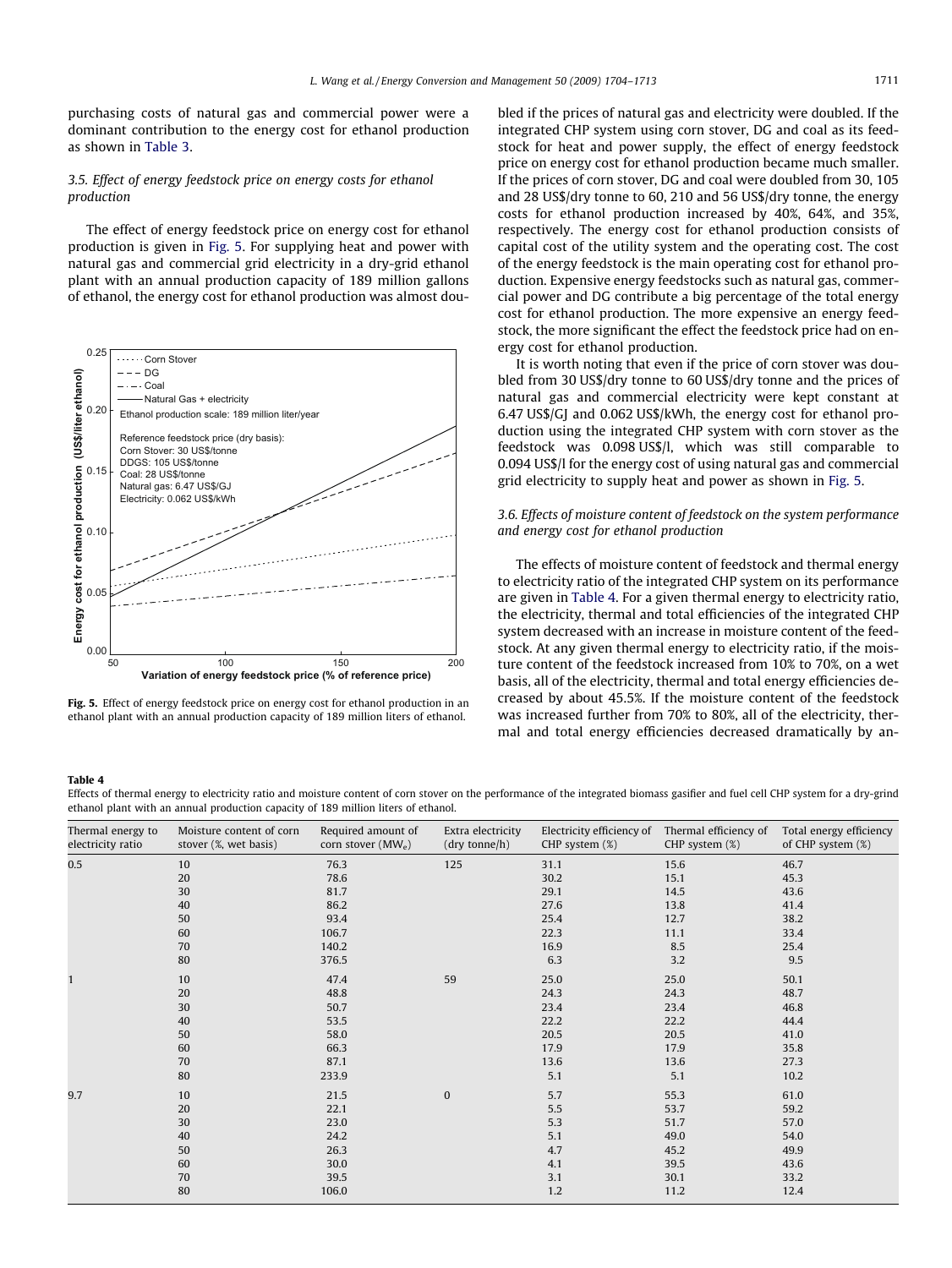other 62.5%. More moisture in the feedstock requires more energy to dry the feedstock. It requires about 53%, 31% and 1.5% of the energy resided in the dry mass of the feedstock with moisture contents of 80%, 70%, and 10% on a wet basis, to remove its moisture, respectively. Therefore, in terms of energy efficiency of the integrated CHP system, the moisture content of the feedstock going into the integrated CHP should be lower than 70% on a wet basis. The moisture content of most naturally-dried biomass feedstocks is usually between 15% and 30% [\[29\]](#page-9-0).

An increase in the moisture content of biomass feedstock will increase both the capital cost and operating cost of the integrated CHP system due to drying of the biomass. Effect of moisture content of feedstock on energy cost for ethanol production in a drygrind ethanol plant with annual production capacity of 189 million liters of ethanol is given in Fig. 6. At a given thermal energy to electricity ratio, the energy cost for ethanol production increased with an increase in the moisture content of the feedstock. As shown in Fig. 6, there was a dramatic increase in energy cost for ethanol production if the moisture content of the biomass feedstock was higher than  ${\sim}70\%$ , on a wet basis. At the thermal energy to electricity ratio of 9.7, the energy cost for ethanol production increased from 0.069 US\$/l to 0.109 US\$/l if the moisture content of the corn stover increased from 10% to 70%, on a wet basis. If the moisture content of the corn stover was 80%, the energy cost for ethanol production became 0.248 US\$/l, which was much higher than the energy cost of 0.094 US\$/l using natural gas at a price of 6.47 US\$/GJ and commercial grid electricity at a price of 0.062 US\$/kWh to supply heat and power. In terms of energy cost for ethanol production, the moisture content of the feedstock into the integrated CHP also should be lower than 70%, on a wet basis.

## 3.7. Effects of thermal energy to electricity output ratio of the integrated CHP system on the system performance and energy cost for ethanol production

To meet the heat and power demand at a ratio of 9.7 in an ethanol plant with an annual production capacity of 189 million liters of ethanol, the integrated CHP system required 22.1 dry tonnes of corn stover with 20% moisture, on a wet basis, per hour. In this case, the electricity, thermal and total energy efficiencies were



Fig. 6. Effects of thermal energy to electricity ratio of the CHP system and moisture content of energy feedstock on energy cost for ethanol production in an ethanol plant with an annual production capacity of 189 million liters of ethanol using corn stover as an energy feedstock.

5.5%, 53.7%, and 59.2%, respectively as given in [Table 4.](#page-7-0) To decrease the thermal energy to electricity ratio of the integrated CHP system, extra electricity should be generated for the given demand of thermal energy in the ethanol plant. As shown in [Table 4,](#page-7-0) for a biomass feedstock with a given amount of moisture, the electricity efficiency of the integrated CHP system increased with a decrease in the thermal energy to electricity ratio while the thermal and total energy efficiencies decreased with a decrease in the ratio. For corn stover with 20% of moisture, on a wet basis, the electricity efficiency of the integrated CHP system increased from 5.5% to 30.2% if the thermal energy to electricity ratio decreased from 9.7 to 0.5 while the thermal and total energy efficiencies were decreased from 53.7% to 15.1%, and from 59.2% to 45.3%, respectively. At the ratio of 0.5, the integrated CHP is used mainly for electricity generation rather than supplying processing heat.

Although the demand ratio of thermal energy to electricity in a dry-grind ethanol plants is around 9.7, the extra electricity generated by the integrated CHP system may be sold to the public grid to add revenue to the ethanol plant and, thus, decrease the net energy cost for ethanol production. A decrease in the thermal energy to electricity ratio increases both the capital cost of the CHP system and the revenue of extra electricity. As shown in Fig. 6, when the moisture content of the corn stover was less than 70%, on a wet basis, there was significant decrease in energy cost for ethanol production if the thermal energy to electricity ratio decreased from the demand value of 9.7–0.5. If the extra electricity generated by the integrated CHP system could be sold at 0.062 US\$/kWh and corn stover price with 20% moisture, on a wet basis, was 30 US\$/ dry tonne, the energy cost for ethanol production was only 0.001 US\$/l at the ratio of 0.5, compared to 0.07 US\$/l at the ratio of 9.7. Therefore, there is a significant economical potential to integrate a CHP plant with an ethanol plant. However, it is worth noting that a large amount of energy feedstock is required to decrease the thermal energy to electricity ratio of the CHP system for increased extra electricity generation. At a thermal energy to electricity ratio of 0.5, the extra electricity generated by the integrated CHP system was 125 MW $_{\rm e}$  and the required corn stover was 78.6 dry tonne/h given in [Table 4.](#page-7-0) The availability and price of the feedstock could restrict a decrease in the thermal energy to electricity ratio.

#### 4. Conclusions

The technical and economical feasibility of an integrated biomass gasification and fuel cell CHP system was analyzed for supplying the heat and power in an ethanol plant. The energy cost for ethanol production using natural gas at a price of 6.47 US\$/GJ for processing heat and the commercial grid electricity at a price of 0.062 US\$/kWh for power supply in a dry-grind ethanol plant with an annual production capacity of 189 million liters of ethanol was as high as 0.094 US\$/l ethanol. If the integrated CHP system with DG with 64.7% moisture, on a wet basis, at 105 US\$/dry tonne and corn stover with 20% moisture, on a wet basis, at 30 US\$/dry tonne as feedstock was used to supply heat and power in the ethanol plant, the energy costs for ethanol production were 0.101 US\$/ l and 0.070 US\$/liter, which were 107% and 75% of the cost of supplying heat and power with natural gas and commercial grid electricity, respectively. To meet the demand of processing heat and power in the ethanol plant, the integrated CHP system required 22.1 dry tonnes of corn stover per hour or 14.5 dry tonnes of DG per hour, compared with 18.8 dry tonnes of DG per hour available in the ethanol plant.

The energy costs for ethanol production decreased slightly with an increase in the ethanol production scale using the integrated CHP system with corn stover and DG as the feedstock for supplying